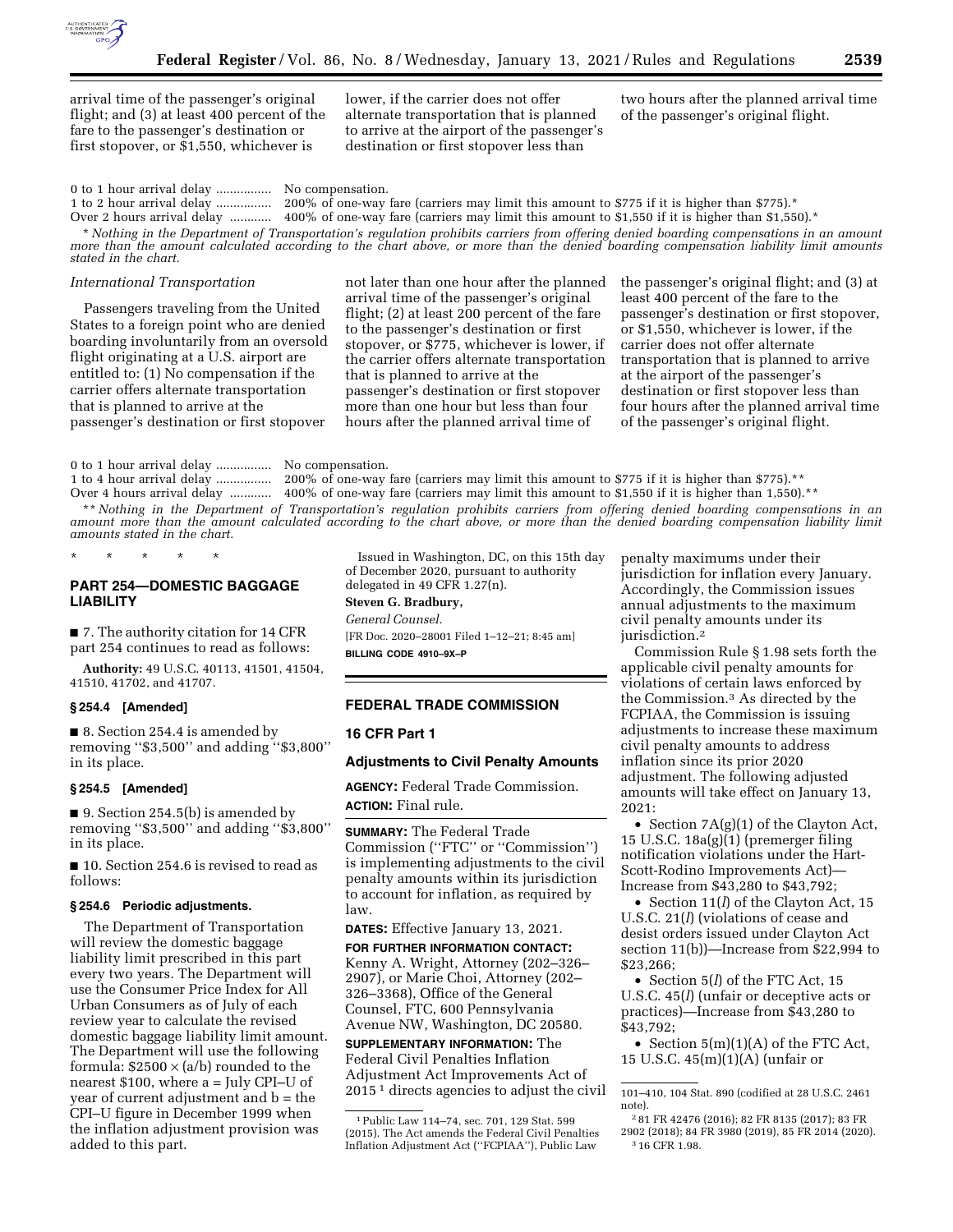deceptive acts or practices)—Increase from \$43,280 to \$43,792;

• Section 5(m)(1)(B) of the FTC Act, 15 U.S.C. 45(m)(1)(B) (unfair or deceptive acts or practices)—Increase from \$43,280 to \$43,792;

• Section 10 of the FTC Act, 15 U.S.C. 50 (failure to file required reports)— Increase from \$569 to \$576;

• Section 5 of the Webb-Pomerene (Export Trade) Act, 15 U.S.C. 65 (failure by associations engaged solely in export trade to file required statements)— Increase from \$569 to \$576;

• Section 6(b) of the Wool Products Labeling Act, 15 U.S.C. 68d(b) (failure by wool manufacturers to maintain required records)—Increase from \$569 to \$576;

• Section 3(e) of the Fur Products Labeling Act, 15 U.S.C. 69a(e) (failure to maintain required records regarding fur products)—Increase from \$569 to \$576;

• Section 8(d)(2) of the Fur Products Labeling Act, 15 U.S.C. 69f(d)(2) (failure to maintain required records regarding fur products)—Increase from \$569 to \$576;

• Section 333(a) of the Energy Policy and Conservation Act, 42 U.S.C. 6303(a) (knowing violations of EPCA sec. 332, including labeling violations)—Increase from \$468 to \$474;

• Section 525(a) of the Energy Policy and Conservation Act, 42 U.S.C. 6395(a) (recycled oil labeling violations)— Increase from \$22,994 to \$23,266;

• Section 525(b) of the Energy Policy and Conservation Act, 42 U.S.C. 6395(b) (willful violations of recycled oil labeling requirements)—Increase from \$43,280 to \$43,792;

• Section 621(a)(2) of the Fair Credit Reporting Act, 15 U.S.C. 1681s(a)(2) (knowing violations of the Fair Credit Reporting Act)—Increase from \$4,063 to \$4,111;

• Section 1115(a) of the Medicare Prescription Drug Improvement and Modernization Act of 2003, Public Law 108–173, as amended by Public Law 115–263, 21 U.S.C. 355 note (failure to comply with filing requirements)— Increase from \$15,301 to \$15,482; and

• Section 814(a) of the Energy Independence and Security Act of 2007, 42 U.S.C. 17304 (violations of prohibitions on market manipulation and provision of false information to

Federal agencies)—Increase from \$1,231,690 to \$1,246,249.

### **Calculation of Inflation Adjustments**

The FCPIAA, as amended, directs Federal agencies to adjust each civil monetary penalty under their jurisdiction for inflation in January of each year pursuant to a cost-of-living adjustment.4 The cost-of-living adjustment is based on the percent change between the U.S. Department of Labor's Consumer Price Index for allurban consumers (''CPI–U'') for the month of October preceding the date of the adjustment, and the CPI–U for October of the prior year.5 Based on that formula, the cost-of-living adjustment multiplier for 2021 is 1.01182. The FCPIAA also directs that these penalty level adjustments should be rounded to the nearest dollar. Agencies do not have discretion over whether to adjust a maximum civil penalty, or the method used to determine the adjustment.

The following chart illustrates the application of these adjustments to the civil monetary penalties under the Commission's jurisdiction.

## CALCULATION OF ADJUSTMENTS TO MAXIMUM CIVIL MONETARY PENALTIES

| Citation                                                                                                                                                                                                                                                                                                                                          | Description                                                                                                                                                                                                                                                                                                                                                                 | 2020 Penalty<br>level                                                               | Adjustment<br>multiplier                                                                                   | 2021 Penalty<br>level<br>(rounded to the<br>nearest dollar)                         |
|---------------------------------------------------------------------------------------------------------------------------------------------------------------------------------------------------------------------------------------------------------------------------------------------------------------------------------------------------|-----------------------------------------------------------------------------------------------------------------------------------------------------------------------------------------------------------------------------------------------------------------------------------------------------------------------------------------------------------------------------|-------------------------------------------------------------------------------------|------------------------------------------------------------------------------------------------------------|-------------------------------------------------------------------------------------|
| 16 CFR 1.98(a): 15 U.S.C. 18a(g)(1)<br>16 CFR 1.98(b): 15 U.S.C. 21(1)<br>16 CFR 1.98(c): 15 U.S.C. 45( $\ell$ )<br>16 CFR 1.98(d): 15 U.S.C. 45(m)(1)(A)<br>16 CFR 1.98(e): 15 U.S.C. 45(m)(1)(B)<br>16 CFR 1.98(g): 15 U.S.C. 65<br>16 CFR 1.98(h): 15 U.S.C. 68d(b)<br>16 CFR 1.98(i): 15 U.S.C. 69a(e)<br>16 CFR 1.98(i): 15 U.S.C. 69f(d)(2) | Premerger filing notification violations<br>Violations of cease and desist orders<br>Unfair or deceptive acts or practices<br>Unfair or deceptive acts or practices<br>Unfair or deceptive acts or practices<br>Failure to file required statements<br>Failure to maintain required records<br>Failure to maintain required records<br>Failure to maintain required records | \$43,280<br>22,994<br>43,280<br>43,280<br>43,280<br>569<br>569<br>569<br>569<br>569 | 1.01182<br>1.01182<br>1.01182<br>1.01182<br>1.01182<br>1.01182<br>1.01182<br>1.01182<br>1.01182<br>1.01182 | \$43,792<br>23,266<br>43,792<br>43,792<br>43,792<br>576<br>576<br>576<br>576<br>576 |
| 16 CFR 1.98(k): 42 U.S.C. 6303(a)<br>16 CFR 1.98( <i>l</i> ): 42 U.S.C. 6395(a)<br>16 CFR 1.98( <i>l</i> ): 42 U.S.C. 6395(b)<br>16 CFR 1.98(m): 15 U.S.C. 1681s(a)(2)<br>16 CFR 1.98(n): 21 U.S.C. 355 note<br>16 CFR 1.98(0): 42 U.S.C. 17304                                                                                                   | Recycled oil labeling violations<br>Non-compliance with filing requirements<br>Market manipulation or provision of false<br>information to Federal agencies.                                                                                                                                                                                                                | 468<br>22,994<br>43,280<br>4,063<br>15,301<br>1,231,690                             | 1.01182<br>1.01182<br>1.01182<br>1.01182<br>1.01182<br>1.01182                                             | 474<br>23,266<br>43,792<br>4,111<br>15,482<br>1,246,249                             |

#### **Effective Dates of New Penalties**

These new penalty levels apply to civil penalties assessed after the effective date of the applicable adjustment, including civil penalties whose associated violation predated the effective date.6 These adjustments do not retrospectively change previously assessed or enforced civil penalties that

the FTC is actively collecting or has collected.

### **Procedural Requirements**

The FCPIAA, as amended, directs agencies to adjust civil monetary penalties through rulemaking and to publish the required inflation adjustments in the **Federal Register**,

notwithstanding section 553 of title 5, United States Code. Pursuant to this congressional mandate, prior public notice and comment under the APA and a delayed effective date are not required. For this reason, the requirements of the Regulatory Flexibility Act (''RFA'') also do not apply.7 Further, this rule does not contain any collection of

<sup>4</sup> 28 U.S.C. 2461 note (4).

<sup>5</sup> *Id.* (3), (5)(b); Office of Management and Budget, Memorandum M–21–10, *Implementation of Penalty Inflation Adjustments for 2021, Pursuant to the Federal Civil Penalties Inflation Adjustment Act* 

*Improvements Act of 2015* (December 23, 2020), available at: *[https://www.whitehouse.gov/wp](https://www.whitehouse.gov/wp-content/uploads/2020/12/M-21-10.pdf)[content/uploads/2020/12/M-21-10.pdf.](https://www.whitehouse.gov/wp-content/uploads/2020/12/M-21-10.pdf)*  6 28 U.S.C. 2461 note (6).

<sup>7</sup>A regulatory flexibility analysis under the RFA is required only when an agency must publish a notice of proposed rulemaking for comment. *See* 5 U.S.C. 603.